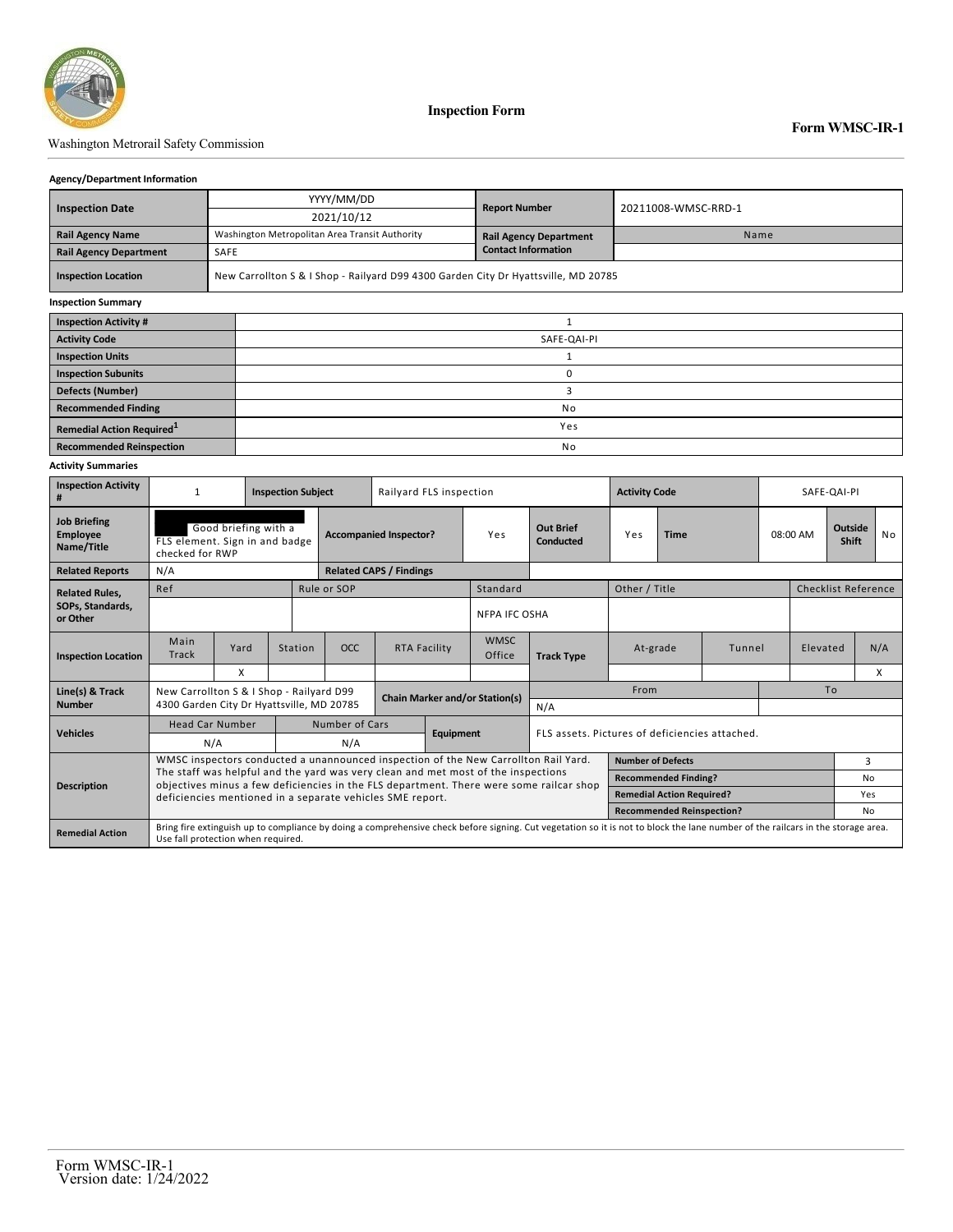

**Inspection Form**

#### Washington Metrorail Safety Commission

# Photos:

## 20211008\_094601.jpg



20211008\_094350.jpg



**Form WMSC-IR-1**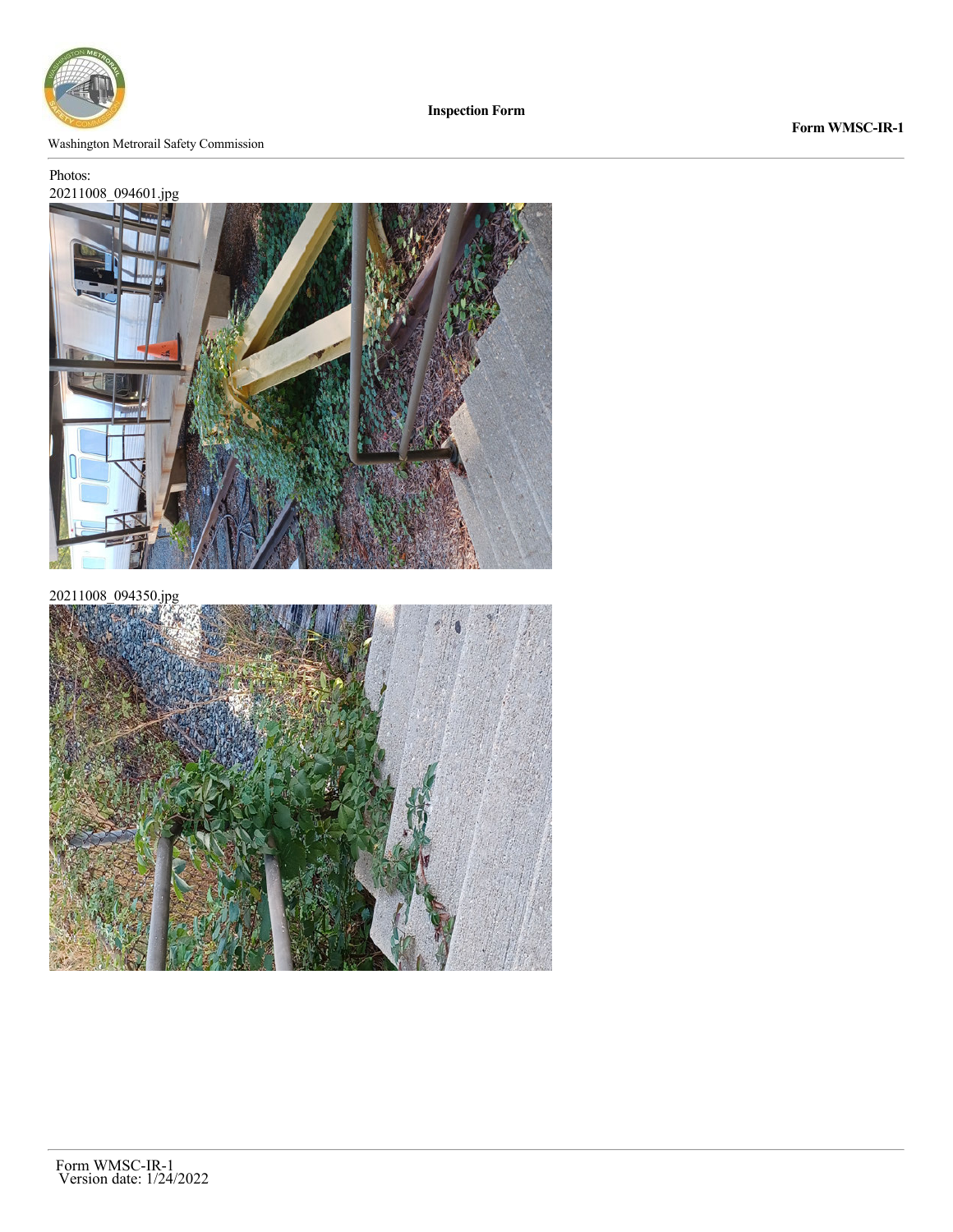

**Inspection Form**

### **Form WMSC-IR-1**

## 20211008\_094543.jpg



20211008\_094054.jpg